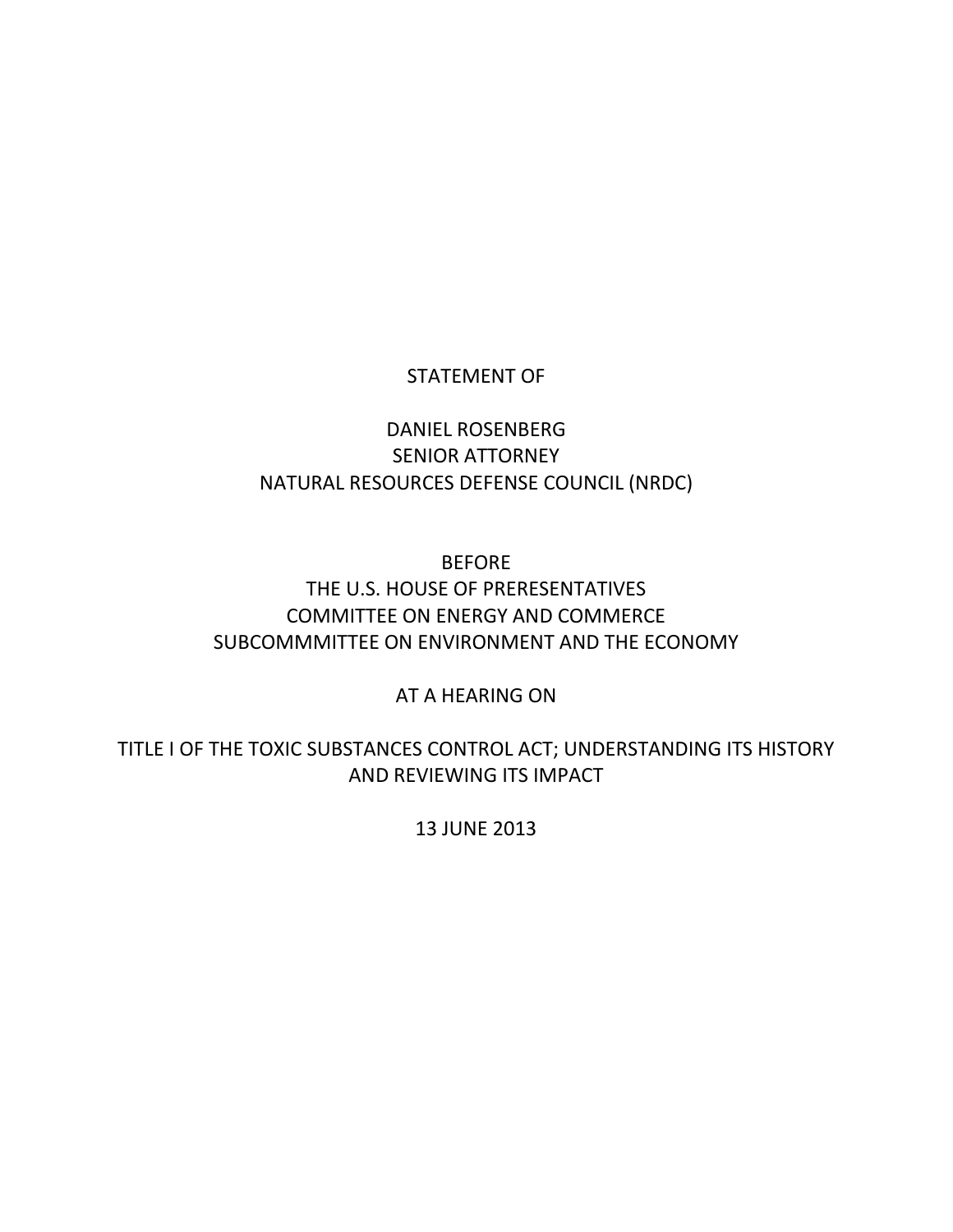Thank you for the opportunity to testify at this hearing on the topic: "Title I of the Toxic Substances Control Act: Understanding Its History and Reviewing Its Impact."

As you know, the Toxic Substances Control Act (TSCA) was enacted in October, 1976 – the end product of attempts to enact a statute over five years. The initial proposal for the law that ended up becoming TSCA came from the Council of Environmental Quality (CEQ) under the Nixon Administration. In 1971, the CEQ issued a report on the state of regulation of toxic chemicals in the U.S. and found there was "a high-priority need for a program of testing and control of toxic substances….We should no longer be limited to repairing damage after it is done; nor should we continue to allow the entire population or the entire environment to be used as a laboratory."

TSCA is focused on the manufacturing, processing, distribution, use and disposal of industrial chemicals, including those used in many commercial and consumer products. Excluded from the jurisdiction of TSCA are substances whose uses are otherwise regulated including pharmaceuticals, pesticides, nuclear materials, tobacco, and radioactive materials.

Whether or not it was widely understood at the time, the final enacted version of TSCA contained several major flaws that have contributed to the law's ineffectiveness and overall lack of success. These flaws include:

- grandfathering of the 62,000 chemicals then in use without a mandate for EPA to require testing and review chemicals to meet a safety standard,
- placing the burden of proof on EPA to prove the harm of a chemical, rather than on the chemical industry to prove its safety (as is required for pesticides and pharmaceuticals);
- failure to require a minimum data set sufficient for the evaluation of new chemicals;
- limitations on EPA's ability to require testing other than via a rulemaking,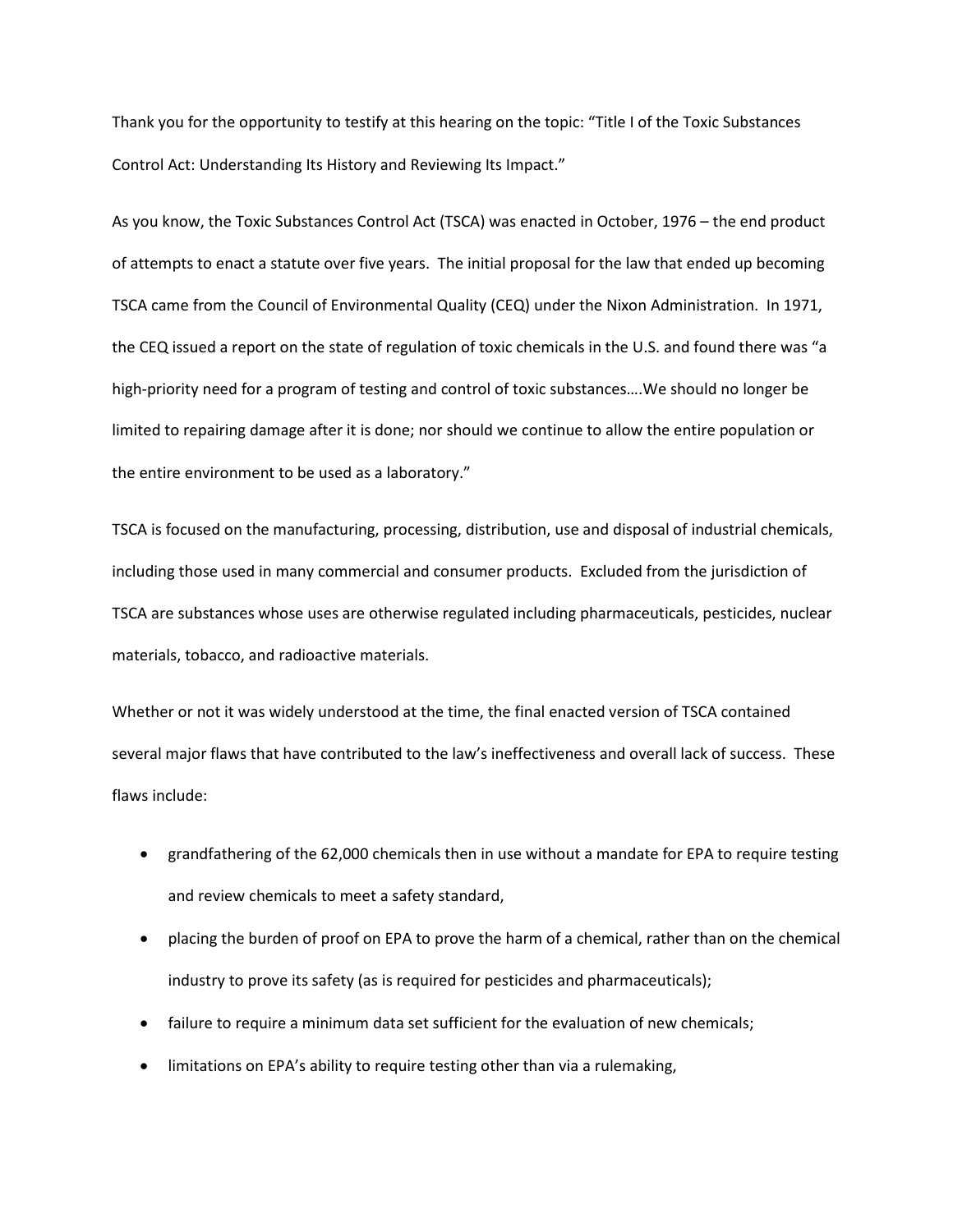- a safety standard of "unreasonable risk," further burdened and weakened by the "least burdensome" test;
- allowing Confidential Business Information (CBI) to be claimed without upfront justification (and review by EPA) and without a nominal sunset date absent re-justification.

Taken together, these elements have led to a program that has done almost nothing to regulate or protect the public from existing chemicals; and has approved the use of thousands of new chemicals, based on estimates of their safety that have relied on incomplete information.

The law did contain at least one positive element: a specific Congressional phase-out of the production and distribution of poly chlorinated biphenyls (PCBs) a persistent, bioaccumulative toxin. PCBs have been classified as probable human carcinogens by EPA, the U.S. National Toxicology Program (NTP) and the International Agency for Research on Cancer (IARC). They have been shown to cause cancer in humans as well as non-cancer effects including effects on the immune system, reproductive system, nervous system and endocrine system. It was Congressman John Dingell who led the successful effort to add the ban on PCBs on the floor of the House in 1976.

In the years after enactment, EPA established the "TSCA inventory" a list of chemicals manufactured, imported or processed in the United States. The inventory of existing chemicals in 1982 was approximately 62,000 substances. Over the past 30 years, approximately 22,000 additional chemicals have been added to the inventory through the new chemicals program, for an approximate total of 84,000 chemicals on the inventory.

On balance, both the assessment and regulation of existing and new chemicals over the life of TSCA has been extremely limited – a point made repeatedly by the Government Accountability Office, as well as many other commentators, including EPA.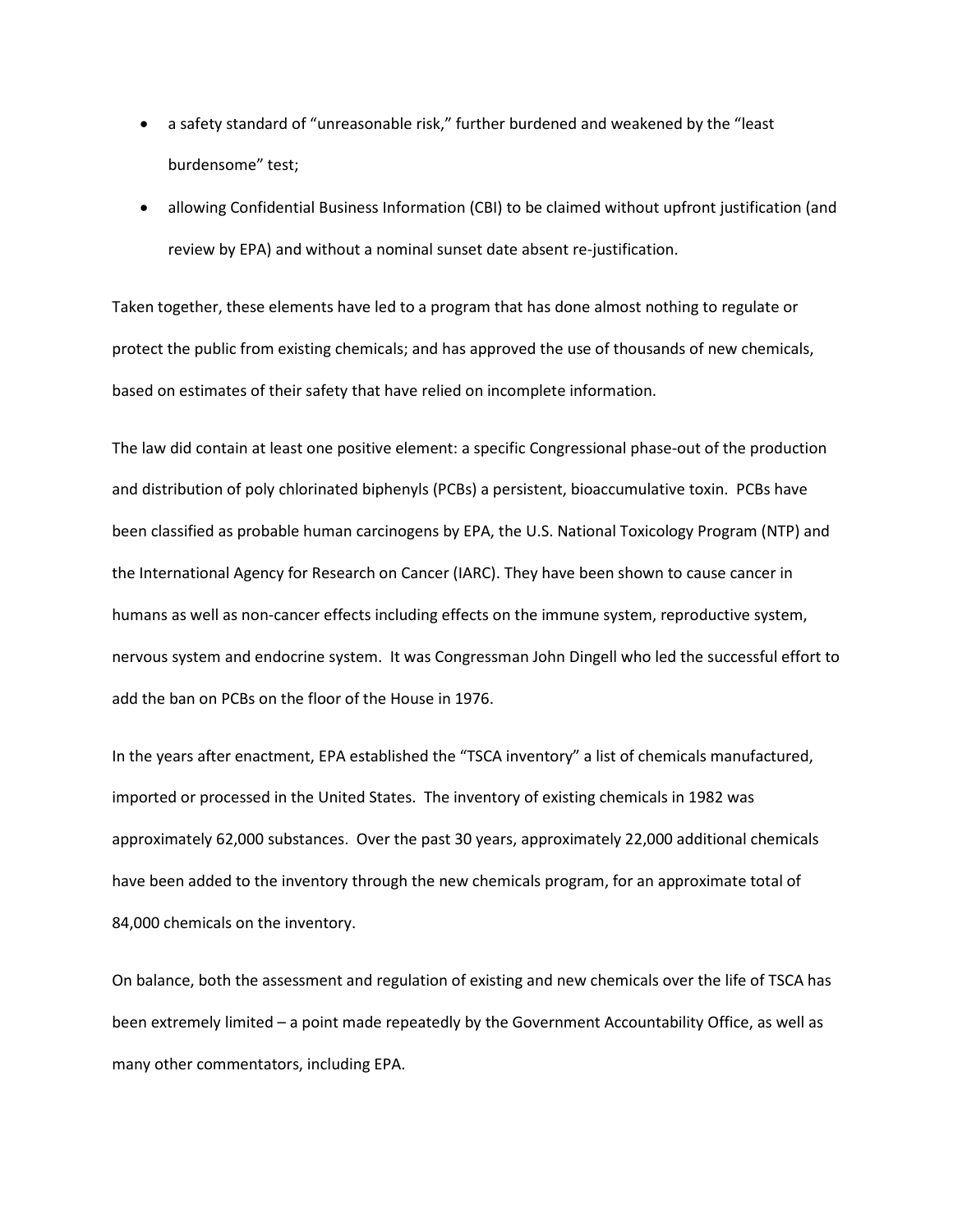#### **Existing chemicals**

As noted above, TSCA grandfathered all of the chemicals in use, or available for use, at the time it was enacted, -- roughly 62,000 chemicals, without requiring that they meet a safety standard, or that EPA require testing of those substances. The law contained no general mandate for EPA to review the safety of those chemicals, and no minimum performance requirements or deadlines for performing such reviews. With a few exceptions, TSCA's existing chemicals program has been almost a dead letter since the day it was enacted. Since 1976, EPA has taken Section 6 action on only 5 substances. In addition to the steps taken to implement the phase out of PCBs required by Congress, these include: prohibiting the transfer of dioxin waste from a facility in Arkansas and requiring notice of disposal of TCDD wastes, phasing out the non-essential use of fully halogenated chlorofluoroalkanes as propellants in aerosol spray containers, banning the use of hexavalent chromium in comfort cooling towers, and an attempted ban on new and existing uses of asbestos.

EPAs attempt to ban asbestos and the subsequent overturning of its ban on existing uses is perhaps the central historical moment of TSCA, and one that remains the subject of dispute more than 20 years later. Asbestos is a known cause of several types of deadly illness including lung cancer and mesothelioma. As little as one single day of exposure to asbestos has been associated with deadly cancer which may not manifest itself for decades. The threat is not only posed to those industrial workers who are exposed on the job, but also to family members exposed when the fibers come home on a worker's clothes. Approximately 10,000 people are estimated to die each year in the United States from asbestos-related illnesses.

EPA spent ten years on its asbestos rulemaking, building an administrative record of more than 45,000 pages, demonstrating that asbestos posed an unreasonable risk to human health and the environment.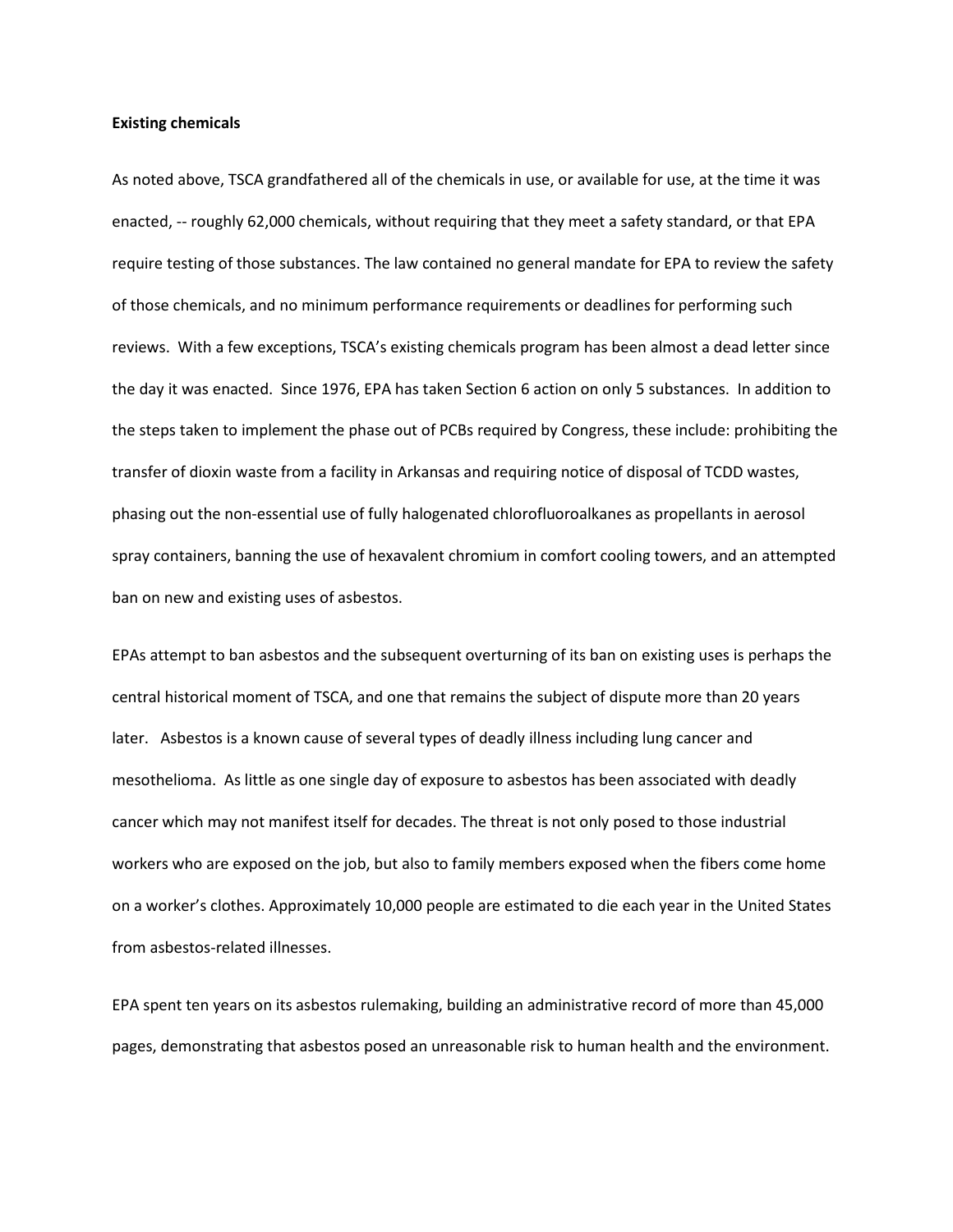EPA concluded that only a phase-out of most uses of asbestos would be sufficient to protect the public, and the agency finalized a rule mandating such a phase-out.

EPA's final rulemaking was challenged in court and heard by the U.S. Court of Appeals for the Fifth Circuit in a decision known as the *Corrosion Proof Fittings* case. In that decision, the court ruled that EPA had not sufficiently demonstrated that it had chosen the "least-burdensome" approach to regulating asbestos, to meet the "unreasonable risk" standard. The court also criticized EPA from not considering the safety and cost of proposed alternatives to asbestos. The court rejected EPA's ban on existing uses of asbestos, and upheld its ban on any future new uses and any past but not current uses.

Since the court's decision in *Corrosion Proof Fittings* in 1991, EPA has not attempted another regulatory action for an existing chemical under Section 6 of TSCA. The court imposed a strict requirement for cost-benefit analysis, -- including an analysis of the costs and benefits of each of the regulatory options that are articulated in the law – which commentators believe is the primary reason no additional regulatory actions under Section 6 have been attempted<sup>[1](#page-4-0)</sup>.

There are a range of views on the merits of court's decision in *Corrosion Proof Fittings*. What is clear though is that more than three-and-a-half decades after TSCA was enacted EPA has taken no regulatory action on virtually the entire inventory of 62,000 chemicals that were grandfathered, including existing uses of asbestos. Products containing asbestos are still imported into the U.S., and people continue to be exposed. Meanwhile, more than 50 other countries have adopted asbestos bans.

There are hundreds of chemicals besides asbestos that we already know are unsafe, or that are subject of ongoing study and concern. These include known and probable carcinogens, neurotoxicants, and

<span id="page-4-0"></span> $1$  See Testimony of Lisa Heinzerling before the Subcommittee on Environment and Hazardous Materials of the Committee on Energy and Commerce, U.S. House of Representatives, Hearing on "POPs, PIC, and LRTAP: The Role of theU.S. in Draft Legislation to Implement These International Conventions" July 13, 2004 and Thomas O. McGarity, *The Courts and the Ossification of Rulemaking: A Response to Professor Seidenfeld*, 75 Tex. L. Rev. 525, 541-49 (1997).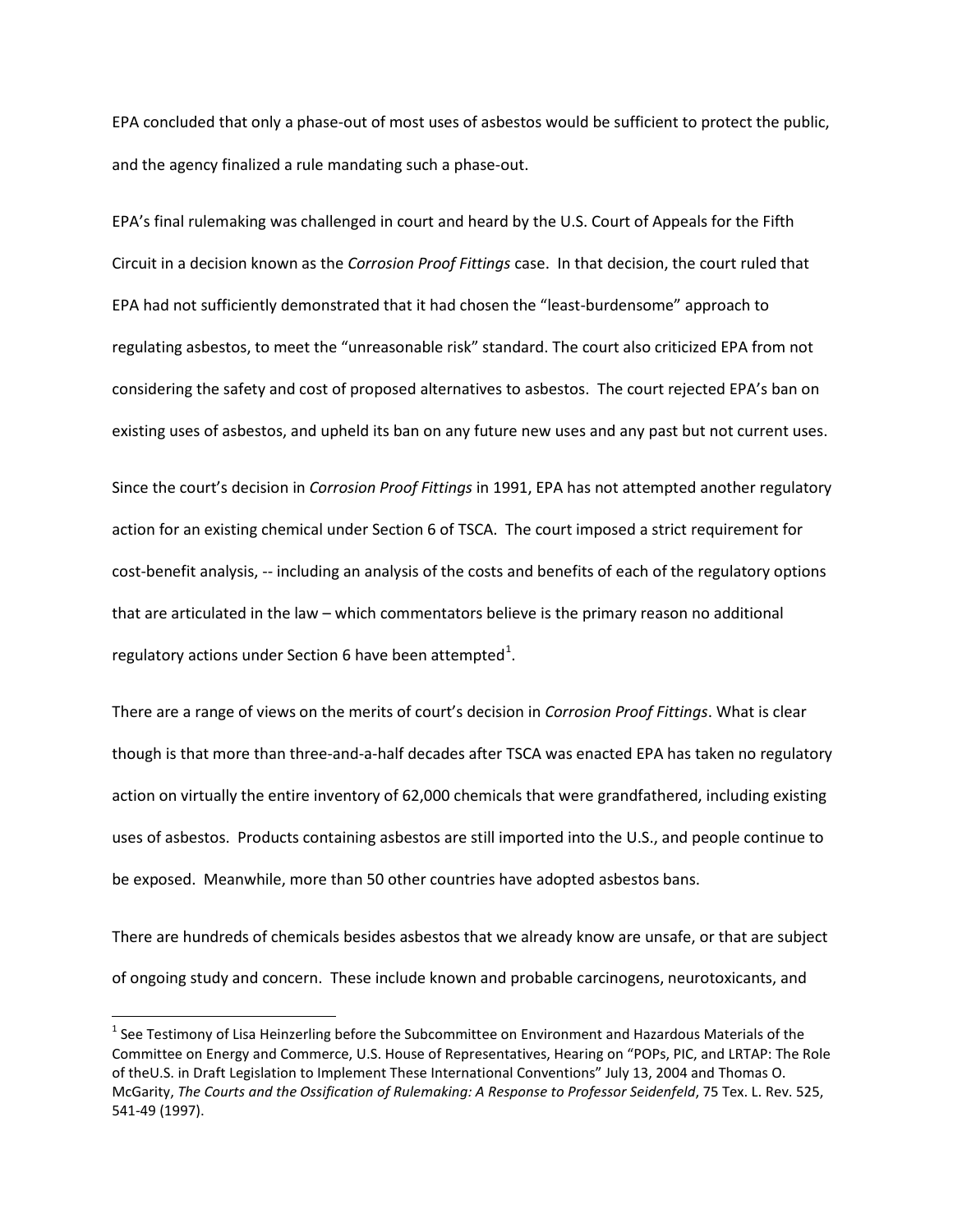reproductive toxicants. It is astounding to many people to learn that EPA has taken no action to regulate the use of these and other chemicals under TSCA. TSCA needs to be amended to make it easier to take regulatory action on chemicals of concern – ranging from requiring labeling, use limitations, record retention, disposal limits up to and including bans and phase outs.

## **New Chemicals**

Although the new chemicals program has managed to function better than the program for assessing and regulating existing chemicals, it has been hindered by key constraints that have limited its ability to ensure the safety of new chemicals entering the marketplace. These include the short period allowed for EPA to review pre-manufacture notices, , EPA's lack of authority to designate a minimum data set necessary for assessing the safety of new chemicals, and its inability to require testing by order rather than rulemaking or voluntary consent. In addition, the burden is on EPA to prove that a proposed new chemical may pose an unreasonable risk to human health or the environment rather than the burden being placed on chemical manufacturers to demonstrate the safety of their products. EPA has done its best with these limitations of the law to assess the safety of new chemicals and protect the public. In a limited number of cases EPA has imposed conditions of use on new chemicals, or raised concerns that have led to a company to withdraw its pre-manufacturing notice and forego production of the chemical. EPA has also developed methods for reviewing new chemicals for safety in the absence of easy access to the underlying data they might otherwise have. This includes comparing proposed chemicals with other known chemicals for structural similarities to help predict how they might behave in the environment and in people. While these methods can be useful for determining certain characteristics like persistence, bioaccumulation and ecotoxicity, they fall short in other areas including anticipating harmful impacts on mammals such as reproductive and developmental toxicity. Unlike under TSCA,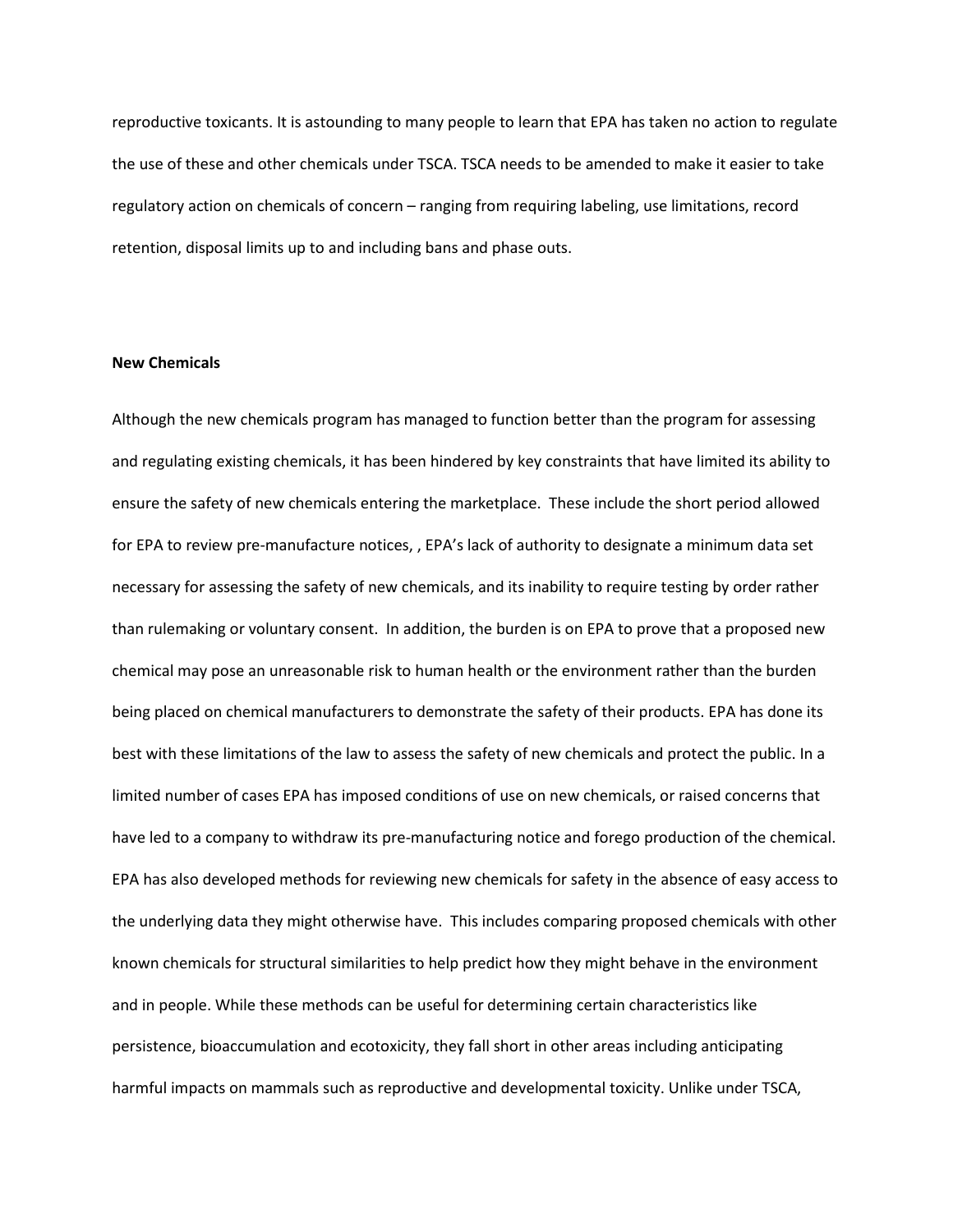virtually all other industrial countries require potential manufacturers of a chemical to provide a minimum set of data up front with which the reviewing government can assess the chemical.

A further limitation under TSCA is that once a new chemical is added to the TSCA inventory – unless a Significant New Use Rule (SNUR) has been adopted at the outset – anyone may then produce the chemical, in whatever quantity, and for any number of uses – which may or may not have been considered under the original pre-manufacturing review by EPA – and with no notice to EPA required. This is one reason we now are in a situation where we don't have a clear picture of how many chemicals are actually in use in commerce, at what volumes, and for what uses. While the EPA's newly revised Chemical Data Reporting (CDR) requirements for periodically updating the TSCA inventory will provide some additional information, it is still very much an incomplete picture.

One other significant aspect of TSCA that must be mentioned is the current protections for Confidential Business Information (CBI). Let's stipulate up front that there is a category of information that most people agree should be considered CBI, at least for a reasonable period of time, and a category of information that does not qualify as CBI. There is a third category where there is less agreement, and is subject to debate. Unfortunately, under the existing TSCA, the CBI provisions are written and implemented in a way that allows information from all three categories to be swept into the protection of CBI, with no sunset for those information protections – resulting in the public having less access to information about chemicals, their uses, and their potential health effects than they should. The identity of some 16,000 chemicals on the TSCA inventory remains protected as CBI.

While EPA is thus severely constrained from regulating either new or existing chemicals under the current TSCA, the Administrator does have the authority to publish a list of chemicals of concern, based on a finding that such chemicals present or may present an unreasonable risk of injury to health and the environment. This provision allows EPA to inform the public, even when no regulatory action is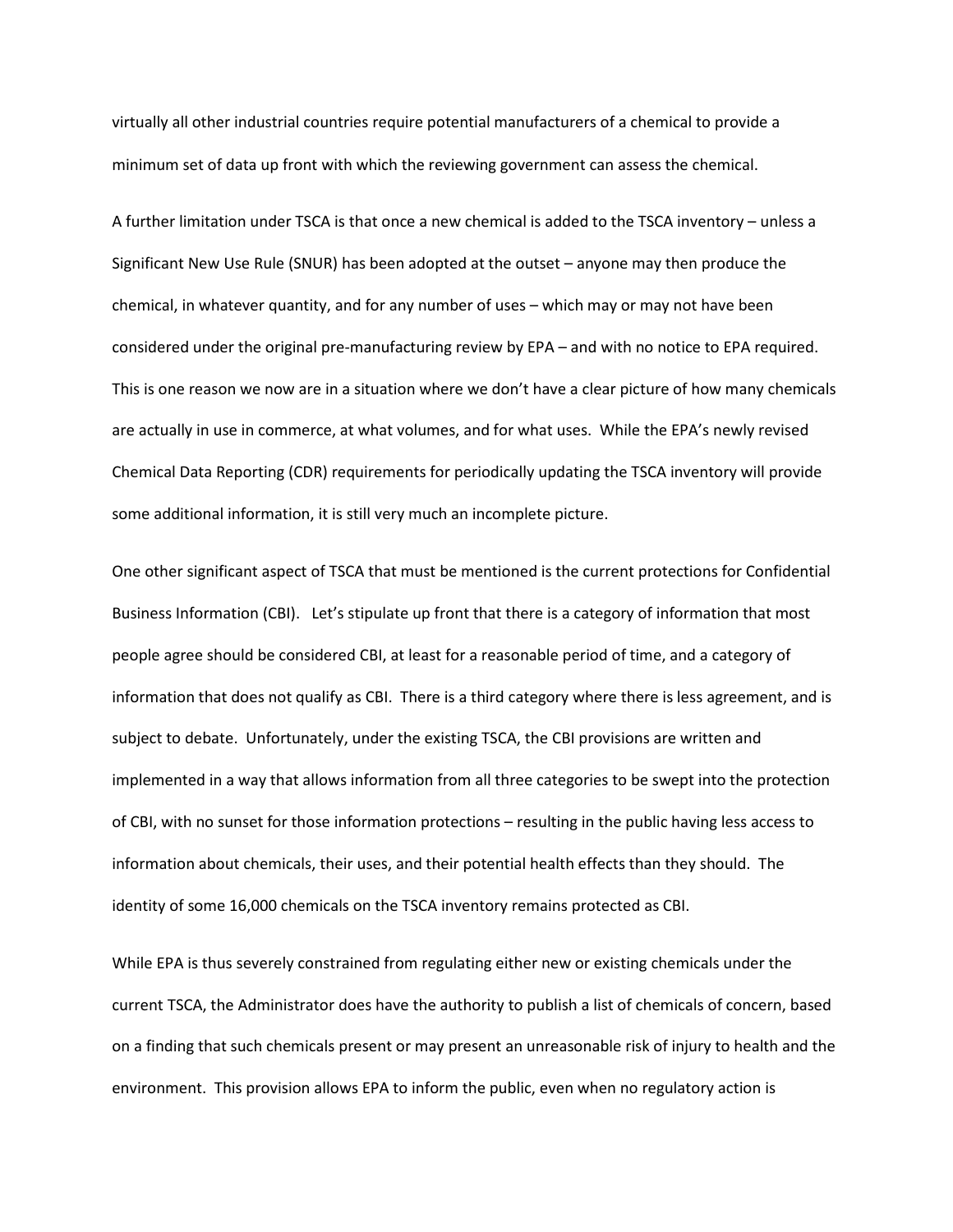contemplated. However, the so-called "chemicals of concern" provision (which, in the early days of TSCA was also referred to as the "risk list") has never been exercised by EPA. The previous Administrator of EPA was the first to attempt to use the provision, but EPA's proposed rule to initiate notice and comment on a proposal has been "under review" at the Office of Management and Budget for three years.

These and other problems with TSCA have led the Government Accountability Office (GAO) to issue more than a dozen reports and testimony on the problems and ineffectiveness of TSCA since its enactment, culminating in its 2009 designation of EPA's programs to assess the safety of chemicals as being at "high risk" of failure.

### **Science has not stood still**

Meanwhile, over the 35 years that virtually no regulation of chemicals has taken place, the science raising concerns about the potential health effects of individual chemicals, as well as classes of chemicals, has exploded. Since 1976, scientists have linked exposure to toxic chemicals to a wide array of health risks. It is increasingly understood that exposure to low doses of certain chemicals, particularly in the womb or during early childhood, can result in irreversible and life-long impacts on health. It is now commonly known that some toxic chemicals persist in the environment, sometimes for decades, and build up in the food chain and in our bodies. It is now well-recognized that some chemicals are able to disturb our hormonal, reproductive, and immune systems and that multiple chemicals that individually may be at low levels considered to be "safe" can act in concert to harm health.

This broadening in understanding of the scope of possible health effects, as well as exposures, has occurred amidst increased public concern over the rising rates of a number of chronic illnesses and disabilities including certain types of cancer, types of mental illness and learning disabilities, asthma and Parkinson's disease. At the same time, in the past few years the National Academies of Science (NAS)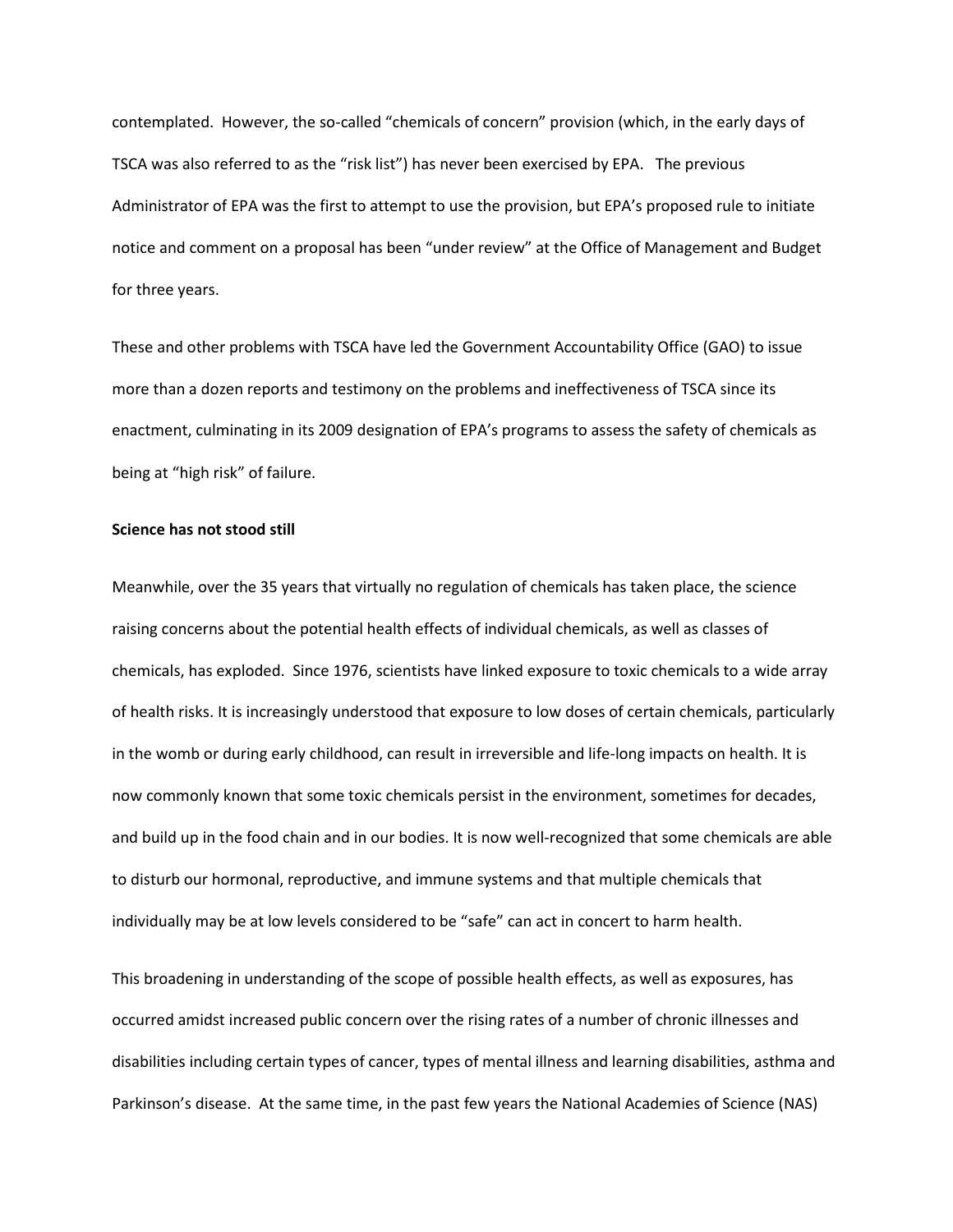has issued several reports containing recommendations on how EPA (and other agencies) can conduct better risk assessments of chemicals.

The explosion of science, coupled with the rise in chronic illness and disease has prompted growing calls for reform of our federal program for assessing and regulating chemicals by medical and health organizations, including the President's Cancer Panel (appointed by George W. Bush), American Medical Association, the American Academy of Pediatrics, the National Medical Association, the American Nurses Association, the American Congress of Obstetricians and Gynecologists, the Endocrine Society, the Bladder Cancer Advocacy Network, the Learning Disabilities Association, the American Fertility Association, and others.

## **Legacy of TSCA**

Although other laws have been controversial, and battles over their implementation and reauthorization have been hard fought, there are undeniable accomplishments – with real- world benefits for public health and the environment – that can be ascribed to most of our other major environmental laws including the Clean Air Act, the Clean Water Act, Food Quality Protection Act, Safe Drinking Water Act, Superfund, and The Resource Conservation and Recovery Act (RCRA). Virtually nobody makes any such claims for TSCA. The chemical industry had long viewed TSCA as a success. However, starting around 2009, the industry position shifted and concerns began to be raised about the effectiveness of TSCA and its failure to ensure a needed level of consumer confidence in the safety of chemicals, particularly those used in commercial and consumer products. What caused the shift?

In the absence of any meaningful regulation, and little by way of disclosure of uses or potential concerns about chemicals used in hundreds or thousands of products, action devolved to the state level, and to the marketplace, where a combination of state legislative and administrative actions, and consumer pressure on major retail companies as well as some chemical processors has led to a sustained, and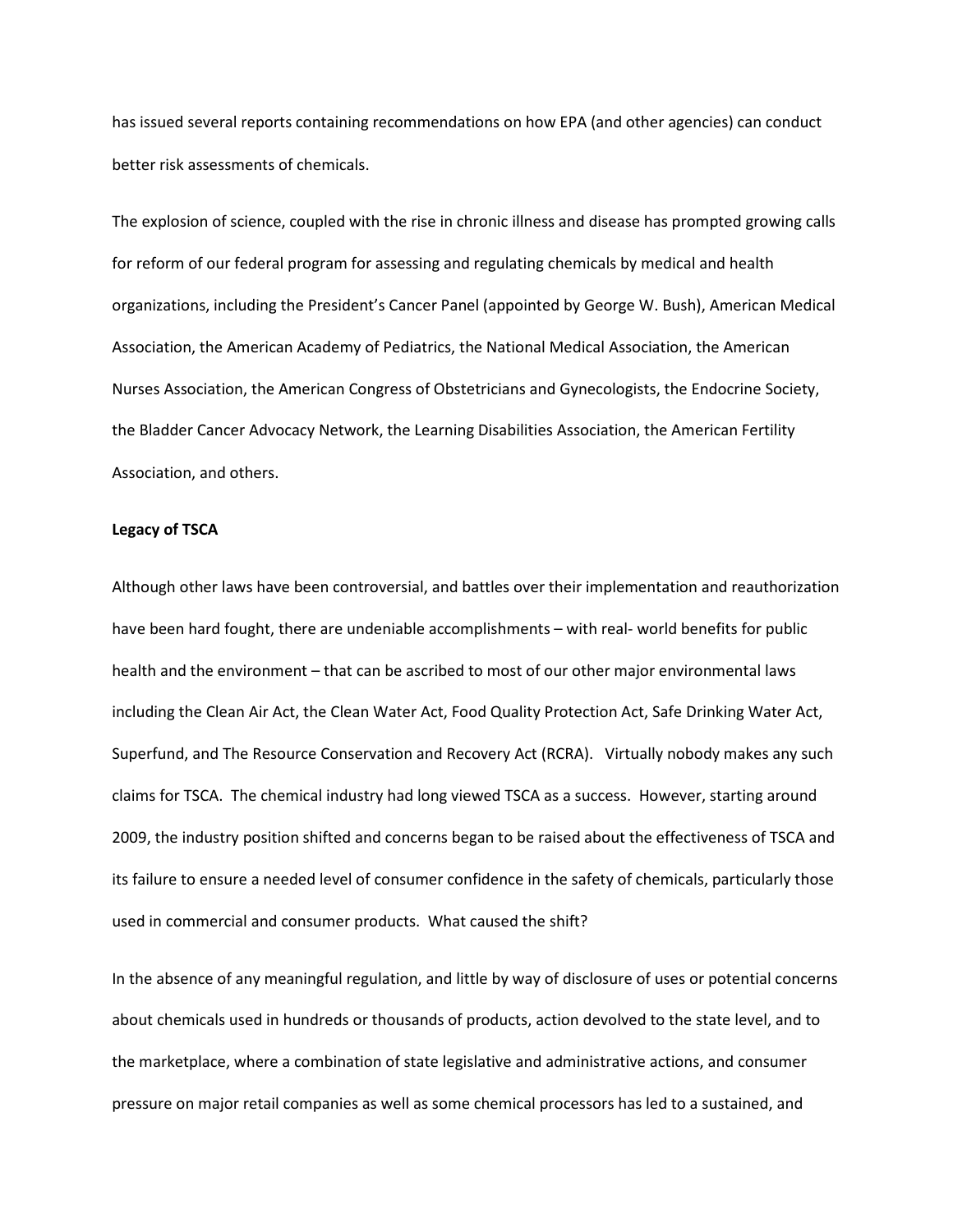growing, upheaval across the country. Public dissatisfaction with the lack of a coherent and effective federal regulatory system for chemicals is being expressed in manifest ways, in dozens of states, with hundreds of chemicals as targets for concern. This movement has had concrete results – including:

- Announcements from major chemical processors that it will stop using specific chemicals in certain products – for example, Johnson and Johnson removing formaldehyde from baby shampoo, and Procter and Gamble removing 1,4 dioxane from Tide laundry soap.
- Big box retailers refusing to carry products on their shelves containing certain chemicals for example, Wal-Mart's ban on products containing PBDE flame retardants.
- States across the country have acted to ban the use of certain chemicals in specific products, particularly those marketed for children, including bans of Bisphenol A (bpa) in 12 states, as well as phthalates, cadmium, PBDEs (and Tris) and lead among others. These are in addition to more than 175 policies addressing mercury in 34 states.
- At least 10 states have adopted green cleaning policies leading school districts around the U.S. to use less toxic cleaning supplies.
- Several states have also adopted programs requiring the public disclosure of chemicals used in specific products, and the development of lists of chemicals of concern which might then be regulated by individual states.

The success of these diverse activities – usually with the support of largely bi-partisan votes by state legislatures – which are both a sign of the high degree of public concern, and lack of consumer confidence in the safety of products in their homes, automobiles, workplaces and schoolrooms – have contributed to two phenomenon dreaded by chemical processors and consumer products companies: (1) an increasingly complex "patchwork" of state-level (and, in some cases local) regulation of chemicals,